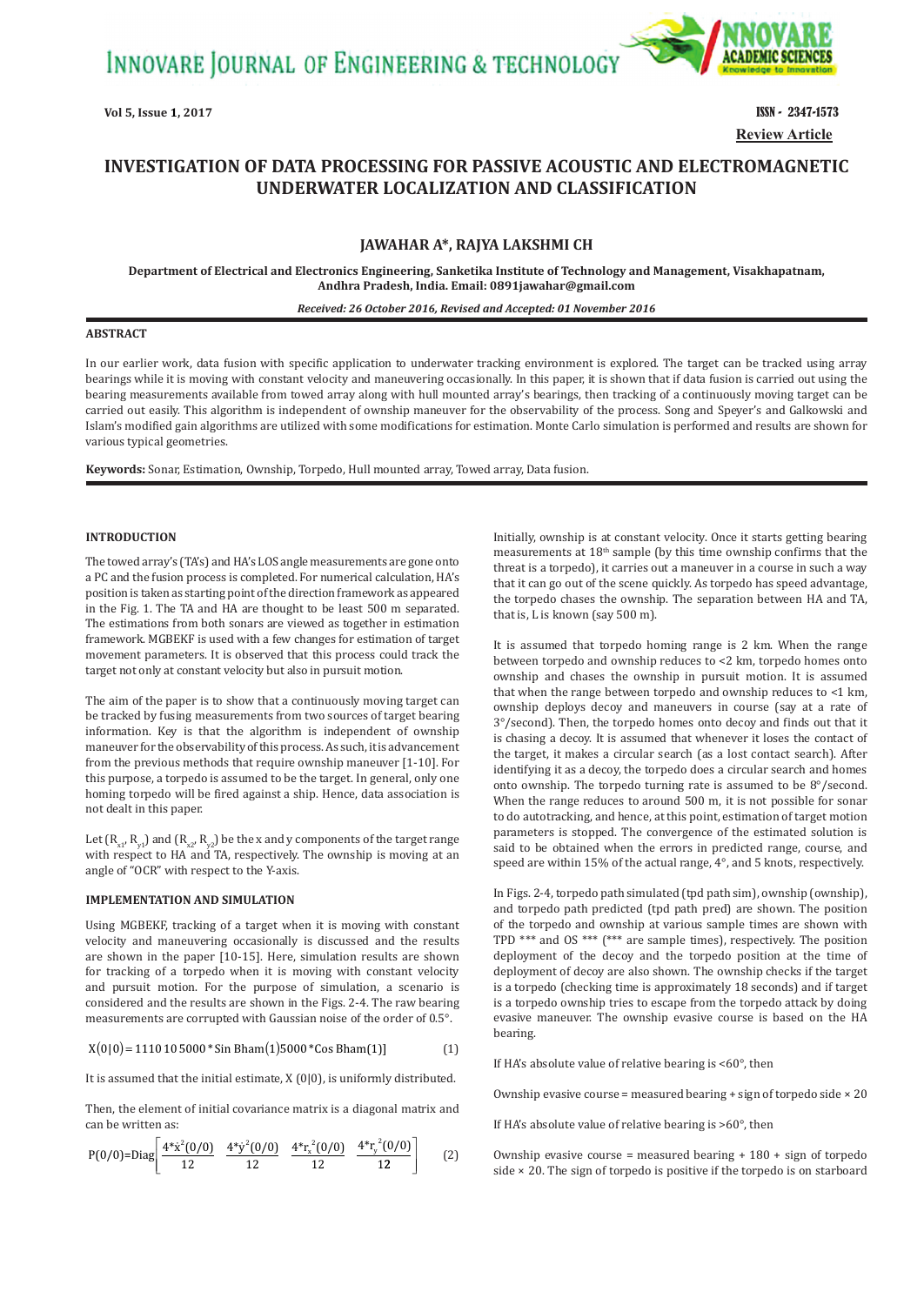

**Fig. 1: Target and observer encounter**



**Fig. 3: Torpedo trajectory in Scenario 2**

side and negative if it is on port side. In simulation, it is assumed that when the range is <1000 mts, decoy is dropped and then ownship carries out an evasive maneuver. The results of the Scenarios 1‑3 are shown in Figs. 2‑4, respectively.

#### **Analysis of Scenario 1**

It is assumed that torpedo is fired onto ownship in intercept mode (Fig. 2). Almost from the beginning of the torpedo run, the torpedo is tracked while it is at constant velocity, pursuit motion, and circular search. The torpedo has come closer to the ship twice and at these two times, decoy is dropped. The torpedo circled around the decoys. The errors in estimated torpedo motion parameters are well within the specified limits.

# **Analysis of Scenario 2**

The torpedo is at intercept course (or constant bearing) onto the ownship (Fig. 3). This scenario is chosen to highlight that ownship can carry out an evasive maneuver and can escape from torpedo attack.

At 18<sup>th</sup> second, the ownship has carried out an evasive maneuver as described earlier (The escape maneuver algorithm is same for all the scenarios). With this logic in this scenario, the distance between the torpedo and ownship is never less than homing range. Hence, ownship escapes to safe state and there is no need for dropping a decoy.

# **Analysis of Scenario 3**

Here, the aim is to show that ownship maneuver is not required, when HA and TA bearings are used (Fig. 4). This is shown for the purpose of academic interest. In general, when torpedo is fired onto ownship,



**Fig. 2: Torpedo trajectory in Scenario 1**



**Fig. 4: Torpedo trajectory in Scenario 3**

ownship definitely tries to make evasive maneuver and escape form the scene. In this scenario, the torpedo is not fired in intercept course onto the ownship. Even though ownship has not done evasive maneuver, the torpedo is tracked satisfactorily. The torpedo speed is taken as 60 knots (futuristic torpedo) and it is shown that this algorithm is useful to track even high speed torpedoes.

# **CONCLUSION**

The algorithm is evaluated and the results in Monte Carlo simulation (with 50 runs) are shown for three scenarios. The case of ownship dropping number of decoys and torpedo making circular search is depicted in Scenario 1. In Scenario 2, it is shown that sometimes ownship can escape from the torpedo attack with a simple ownship maneuver. In Scenario 3, it is shown that ownship maneuver is not required for the observability of the process because bearings from two sensors are used. In all these scenarios, algorithm is able to track the torpedo. Hence, this algorithm can be recommended for torpedo tracking.

### **REFERENCES**

- 1. Aidala VJ. Kalman filter behavior in bearings only tracking applications. IEEE Aerosp Electron Syst 1979;15(1):29‑39.
- 2. Aidala VJ, Nardone SC. Biased estimation properties of the pseudo linear estimator. IEEE Aerosp Electron Syst 1982;18(4):432‑41.
- 3. Lindgren AG, Gong KF. Position and velocity estimation via bearing observations. IEEE Trans Aerosp Electron Syst 1978;14:564-77.